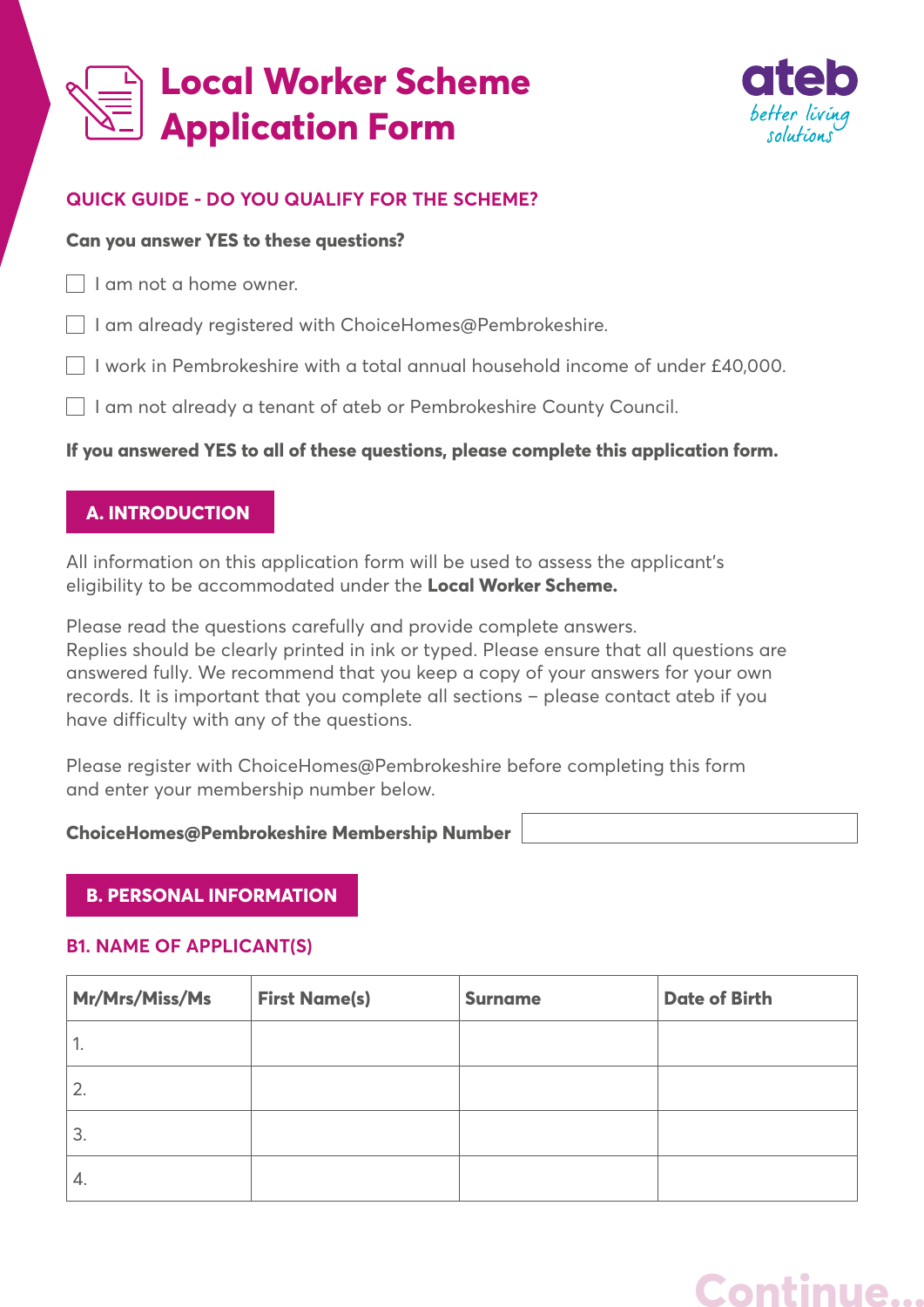#### **B2. PRESENT ADDRESS(ES)**

| No./Name | <b>Street</b> | <b>Town</b> | <b>Postcode</b> |
|----------|---------------|-------------|-----------------|
| ٠.       |               |             |                 |
| z.       |               |             |                 |

#### **B3. CONTACT DETAILS**

| Telephone:   | Mobile:      |
|--------------|--------------|
| Home Number: | Work Number: |
| Email:       |              |

# **C. EMPLOYMENT INFORMATION**

If you have more than one employer, or source of income, please list below the employer or business which provides the major part of your financial income and provide details of the other employment in Section F.

#### **C1. EMPLOYER**

|                                            | <b>Applicant 1</b> | <b>Applicant 2</b> |
|--------------------------------------------|--------------------|--------------------|
| Job Title                                  |                    |                    |
| Name of Employer                           |                    |                    |
| <b>Address of Employer</b>                 |                    |                    |
|                                            |                    |                    |
|                                            |                    |                    |
|                                            | Postcode:          | Postcode:          |
|                                            | Phone No:          | Phone No:          |
| Date This Employment<br>Commenced          |                    |                    |
| Number of Hours<br><b>Worked Each Week</b> |                    |                    |

**Please submit copies of your payslips for the last 3 months.**

# **Continue...**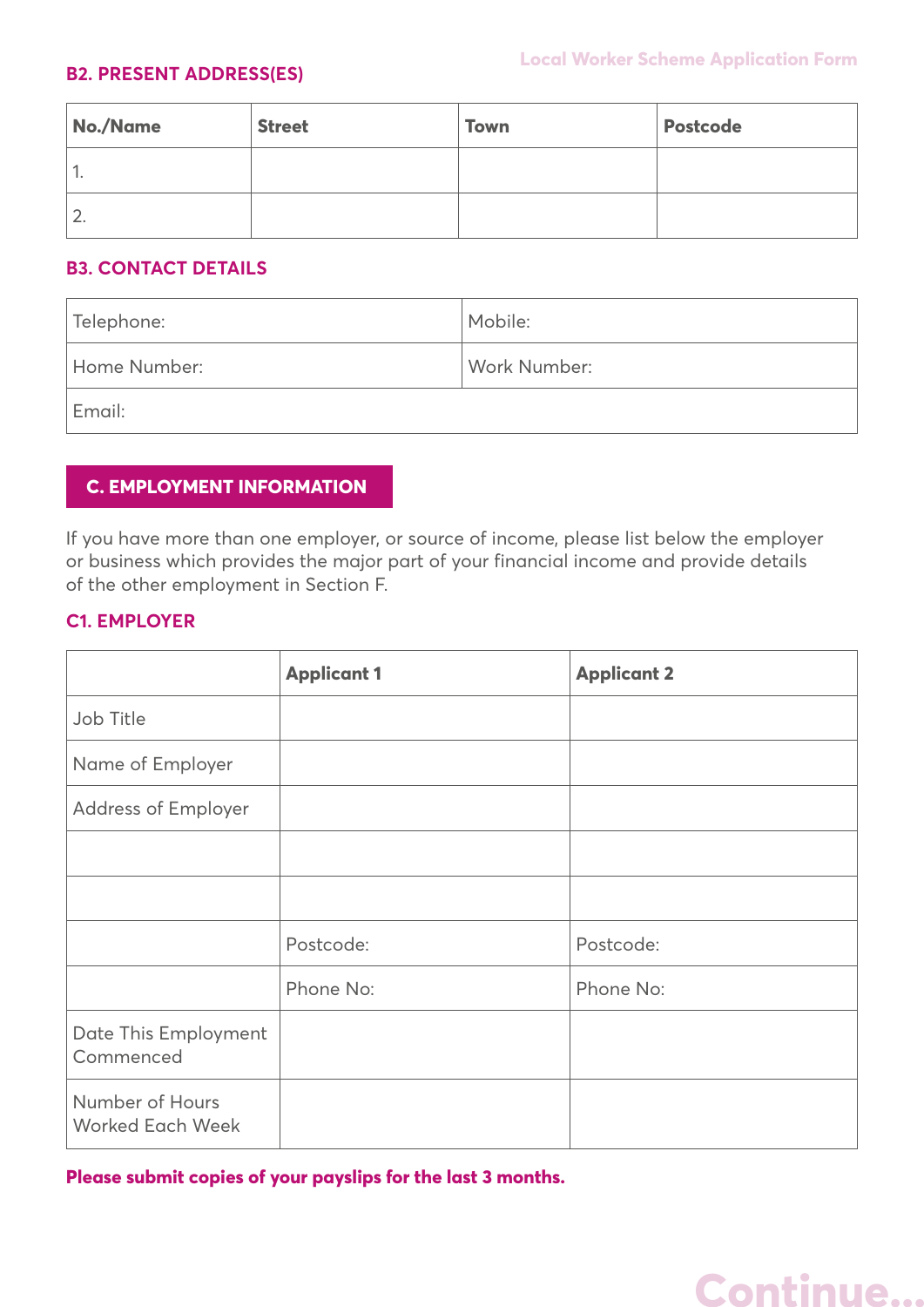### **D. HOUSEHOLD DETAILS**

Please list below all the persons who would be living with you, should you obtain a property.

| <b>Relationship to Applicant</b> | Date of Birth | Sex M/F | <b>First Name(s)</b> | <b>Surname</b> |
|----------------------------------|---------------|---------|----------------------|----------------|
|                                  |               |         |                      |                |
|                                  |               |         |                      |                |
|                                  |               |         |                      |                |
|                                  |               |         |                      |                |

#### **E. FINANCIAL INFORMATON**

#### **E1. INCOME**

The figures you give below should be your total or gross income before deductions made for tax, insurance etc...

|                                                        | <b>Applicant 1</b> | Weekly/<br>Monthly/<br><b>Yearly</b> | <b>Applicant 2</b> | Weekly/<br>Monthly/<br><b>Yearly</b> |
|--------------------------------------------------------|--------------------|--------------------------------------|--------------------|--------------------------------------|
| <b>Earned Income (Before</b><br>Any Deductions)        | £                  |                                      | £                  |                                      |
| Approximate Bonus or<br>Profit Share (If Any)          | £                  |                                      | £                  |                                      |
| Income from Benefits <sup>*</sup>                      | £                  |                                      | £                  |                                      |
| Income from Savings                                    | £                  |                                      | £                  |                                      |
| Other Income e.g.<br>Pensions, Maintenance<br>Payments | £                  |                                      | £                  |                                      |
| <b>Total Income</b>                                    | £                  |                                      | £                  |                                      |

**\*Disregard any income from Disability Living Allowance/Attendance Allowance/Personal Independence Payment.**